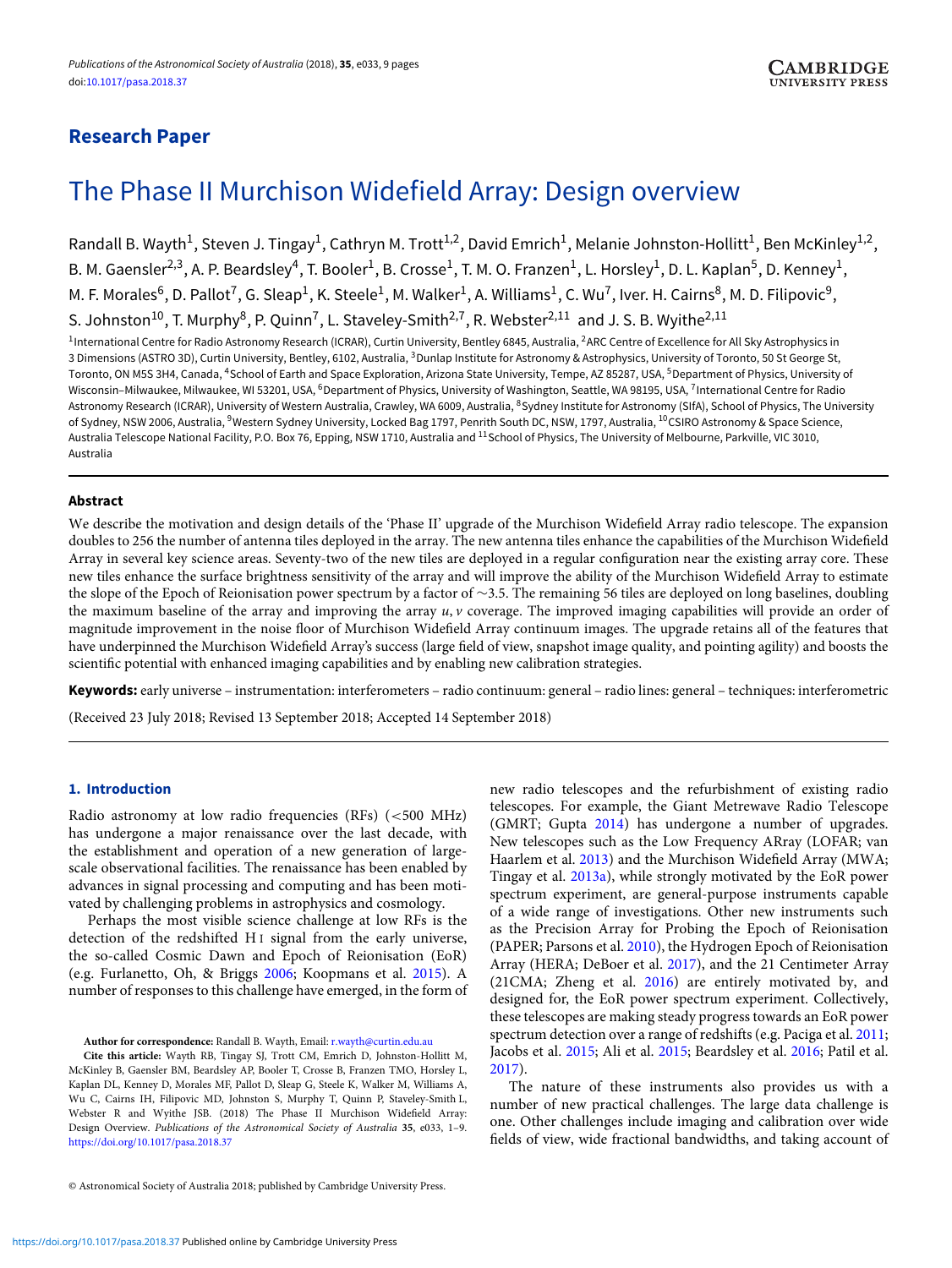complex propagation effects (e.g. ionospheric and interplanetary scintillation).

For those instruments designed to be more general purpose than just an 'EoR machine', these challenges are more than compensated for by the vast new areas of parameter space opened up by the unique characteristics of these instruments: (1) large fields of view on the sky; (2) sensitive, high-fidelity, and highresolution imaging at low frequencies; (3) flexibility in choice of output data products; and (4) large fractional bandwidths at low frequencies. Already, LOFAR and the MWA have proven the value of this new parameter space, with important new fields of research strongly emerging well before all the technical challenges have been completely met.

The future Square Kilometre Array (SKA) will build from the current generation of low-frequency instruments, in particular the SKA precursors and pathfinders MWA, HERA, and LOFAR. In the vein of the MWA and LOFAR, the low-frequency SKA (SKA Low) will have a wide range of science goals and will open up an even wider parameter space for discovery.

The MWA is located at the same remote and radio quiet site as SKA Low will be, the Murchison Radio-astronomy Observatory (MRO). The design, construction, commissioning, and operation of the MWA have generated deep experience that is directly relevant to SKA Low. In addition, the MWA has been directly utilised as a development platform to prototype and test various subsystems for SKA Low (e.g. Sutinjo et al. [2015;](#page-8-4) Benthem et al. [2017](#page-7-9); Wayth et al. [2017](#page-8-5)).

Low-frequency radio telescopes such as the MWA are naturally suited to upgrades, since the front-end infrastructure and antenna systems are relatively simple and the back-end signal processing and data processing are driven by the ever increasing capabilities of the commodity electronics market. The design philosophy of the MWA, incorporating commercial off-the-shelf components where possible (e.g. Ord et al. [2015](#page-7-10); Tremblay et al. [2015](#page-8-6)), has led to a flexible and intrinsically extensible instrument that is responsive to the dynamic scientific environment created when a new and large parameter space is entered.

Here we describe the next steps in the evolution of the MWA, with a doubling of the number of antennas in the array, a doubling of the maximum baseline in the array, and an exploration of calibration techniques based on alternative array architectures. These front-end upgrades address a number of different science areas, in keeping with a general-purpose and flexible instrument, and pave the way for future upgrades that will be more focused on the signal and data processing in the back-end. The material described in this paper demonstrates that once the investment in the basic infrastructure has been made, substantial upgrades to the scientific capabilities of instruments like the MWA can be made in a highly efficient and cost-effective manner. We expect similar benefits will apply to the SKA Low telescope.

In this paper, we refer to the original system that was deployed and commissioned in 2012/2013 as the 'Phase I' MWA, which is described by Tingay et al. [\(2013a\)](#page-8-1).

# **2. Scientific motivation for the upgrade**

The Phase I MWA was motivated by a vast array of science goals spanning initial observations of the EoR power spectrum, Galactic and Extragalactic continuum and polarimetry, solar and ionospheric science, and detection of transient sources (Bowman et al. [2013](#page-7-11)). In addition to covering the initial science goals, the Phase

I MWA also produced a number of unforeseen results including the first detection of plasma tubes in the ionosphere (Loi et al. [2015a](#page-7-12), [2015b](#page-7-13)), the potential to utilise the MWA for space debris detection and tracking (Tingay et al. [2013b;](#page-8-7) Zhang et al. [2018\)](#page-8-8), tentative detections of new molecules (Tremblay et al. [2017\)](#page-8-9), and use of interplanetary scintillation to identify and measure subarcsecond compact components in low-resolution, low-frequency radio surveys without the need for long baseline interferometry or ionospheric calibration (Kaplan et al. [2015a;](#page-7-14) Morgan et al. [2018;](#page-7-15) Chhetri et al. [2018\)](#page-7-16). The wide field of view and pointing agility of the MWA have also proven invaluable for both targeted and archival searches (from serendipitous observations) for radio emission associated with astronomical events such as gammaray bursts (Kaplan et al. [2015b](#page-7-17)), neutrino detections (Croft et al. [2016\)](#page-7-18), gravitational wave events (Abbott et al. [2016](#page-7-19), [2017\)](#page-7-20), and interstellar visitors (Tingay et al. [2018](#page-8-10)).

Given the successes of the Phase I MWA, when considering an upgrade to the facility, scientists generally desire improved capability in all key performance metrics of the telescope (sensitivity, angular resolution, frequency coverage, frequency resolution, time resolution, number of beams, etc). Budgetary, timeline, and practical constraints for the Phase II upgrade meant that the focus was put on expanding the physical array, with future upgrades to consider receivers and downstream digital systems.

The design of the Phase II array thus focuses on adding antenna tiles to improve capability for MWA Key Science and to enhance capabilities in science areas where the MWA is a particularly wellsuited instrument. Broadly, this comes down to (1) improving the sensitivity (and calibratability) for the EoR power spectrum measurement, and (2) improving the imaging properties of the array through improved angular resolution, *u*, *v* coverage, and reduced confusion.

#### *2.1. Epoch of Reionisation*

When the Phase I MWA was deployed, it was one of the first generation of telescopes aiming to detect the EoR power spectrum. It was designed as a general-purpose array with emphasis on imaging capability and brightness sensitivity on the angular scales relevant to the EoR. In the years following the initial design and deployment, it has become increasingly apparent that the dynamic range requirements (e.g. accuracy of calibration, accuracy of sky model, etc.) of the EoR detection experiment are just as challenging as the sensitivity requirements (Jacobs et al. [2016](#page-7-21); Trott et al. [2016](#page-8-11); Beardsley et al. [2016](#page-7-8); Barry et al. [2016](#page-7-22); Patil et al. [2016,](#page-7-23) [2017](#page-8-3)).

In contrast to the MWA, the PAPER array (Parsons et al. [2010\)](#page-7-3) pursued a more targeted EoR power spectrum experiment, using a regular grid of simple dipole antennas. The regular antenna arrangement is especially useful for the EoR power spectrum, because many identical (redundant) baselines formed by a regular grid boost the sensitivity for a power spectrum measurement (Parsons et al. [2012](#page-7-24)). A regular array configuration also enables one to exploit the benefits of redundant calibration. This removes some dependence on having an accurate sky model to calibrate the antenna gains. The under-construction HERA telescope (DeBoer et al. [2017\)](#page-7-4) also uses a regular configuration.

Motivated by this experience with existing EoR telescopes and experiments, 72 of the new antenna tiles were deployed in a regular hexagonal configuration. [Section 3](#page-2-0) provides details of the deployment and [Section 4](#page-5-0) discusses the performance implications of the upgrade.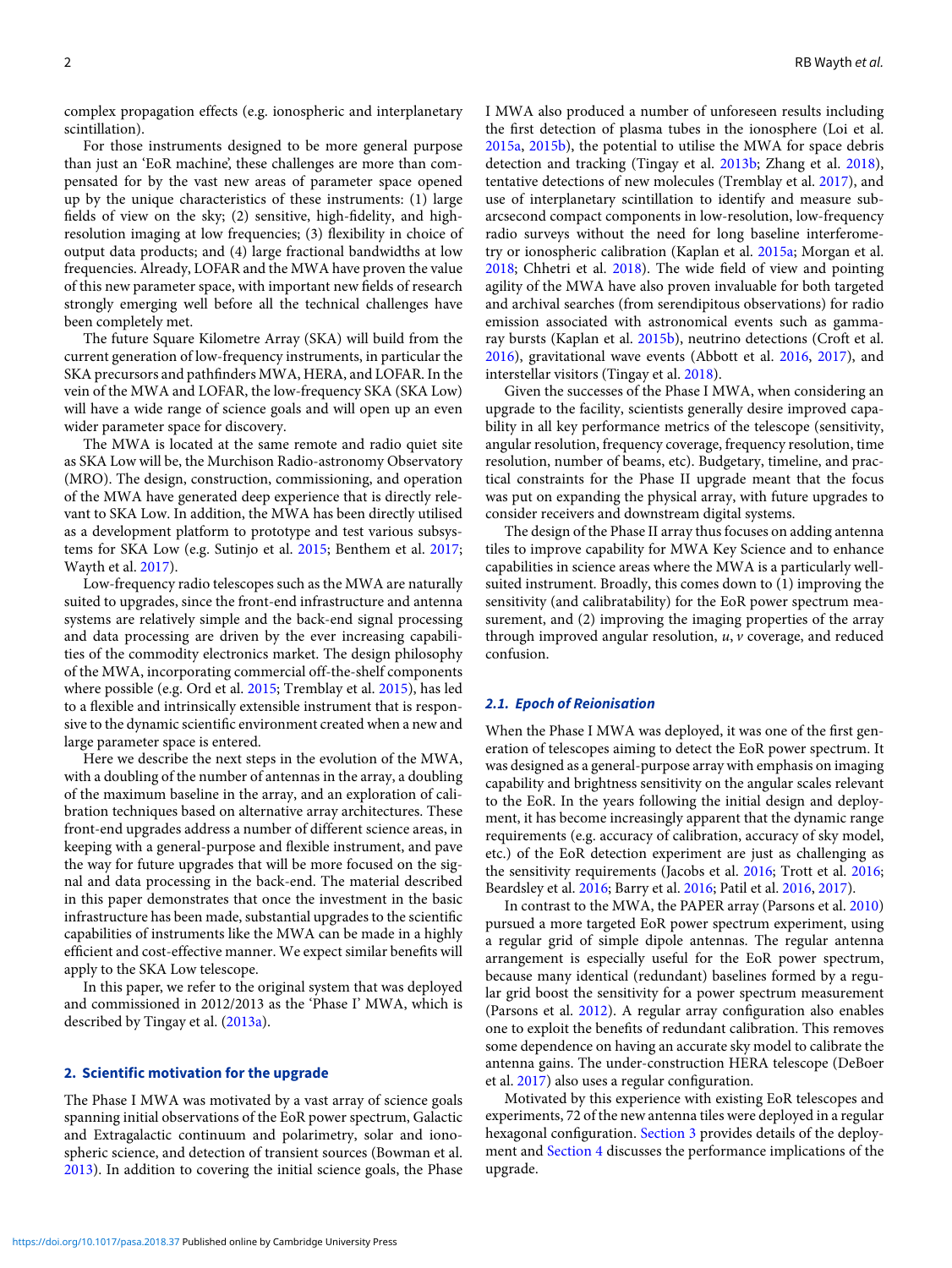#### *2.2. Image-based science*

Aside from raw sensitivity, the capability of a radio interferometer is usually constrained by its angular resolution and by the spatial scales that are measured given the antenna layout. The Phase I MWA layout is a hybrid configuration having baselines ranging in length from approximately 7–2 800 m, with many tiles in the core region. The synthesised beam size of the Phase I array is approximately 2 arcmin at 150 MHz. Improving the angular resolution of the MWA for Phase II was identified for its potential to impact a broad range of science areas. In addition to the ability to better resolve objects and structures within sources, improved angular resolution directly impacts the classical and sidelobe confusion in continuum images.

For Phase II, 56 new antenna tiles were deployed beyond the circumference of the Phase I array. The new tiles double the maximum baseline of the array and generate more uniform *u*, *v* coverage. The new tiles require additional hardware to transmit signals over long distances as described in [3.2.](#page-3-0) The performance implications of the new tiles are discussed in [4.3.](#page-5-1)

# <span id="page-2-0"></span>**3. The Phase II upgrade**

The existing MWA consists of 16 in-field receiver units, each of which services 8 antenna tiles (see Tingay et al. [2013a\)](#page-8-1). The Phase II upgrade adds an additional 128 tiles, taking the total number of deployed tiles to 256. The 128 new tiles comprise:

- 72 tiles arranged in two regular hexagonal configurations near the existing MWA core [\(Figure 1\)](#page-2-1); and
- 56 long baseline tiles placed beyond the limit of the existing array [\(Figure 2\)](#page-2-2), taking the maximum baseline for the Phase II array to approximately 5.3 km.

The existing receivers (Prabu et al. [2015\)](#page-8-12) and correlator (Ord et al. [2015](#page-7-10)) were retained for this expansion, which limits the total number of tiles that can operate at any time to  $128<sup>a</sup>$ . As such, the Phase II MWA will be periodically reconfigured between *compact* and *extended* configurations, each of which contains 128 operating tiles. Reconfiguration involves physically disconnecting tiles from some receivers, relocating the receivers, then connecting new tiles.<sup>[b](#page-2-4)</sup>

The overall goal was to have the maximum baseline of the Phase II array be as large as possible while retaining the excellent snapshot *u*, *v* coverage that has underpinned much of the MWA's success. Placement of the long baseline tiles was constrained by a number of practical and logistical considerations.

A feature of the original MWA deployment that has proven invaluable for the Phase II expansion is the excess power and communications infrastructure that was initially installed. The MWA's in-field receivers are placed on concrete pads next to service points for buried power and communication infrastructure. During the infrastructure work for the initial MWA deployment, it was decided to install extra buried infrastructure beyond what was needed for Phase I. The reason was that the additional cost of service infrastructure was small compared to the overall

<span id="page-2-1"></span>

**Figure 1.** The compact configuration including the 72 new tiles arranged as two regular hexagonal arrays (filled squares). Note the size of the squares is not to scale.

<span id="page-2-2"></span>

**Figure 2.** The extended configuration including the 56 new long baseline tiles (filled squares). The inset rectangle shows the area bounded by Figure [1.](#page-2-1)

infrastructure costs, and this excess capacity would be useful for future expansion. During Phase II construction, extra concrete pads were placed near the central region of the MWA, thereby creating sufficient space to utilise the extra buried capacity to host all 16 receivers near the core, which is required for the new compact configuration.

When choosing which existing tiles were to be used in either of the new configurations, we opted to include or exclude all eight tiles on a receiver (hence, we retain or change all tiles connected to a receiver) for practical reasons. Hence, the two new configurations consist of a subset of the receivers from the Phase I array (and all their associated tiles), plus new tiles, which are connected to relocated receivers.

# *3.1. Compact hexagonal configuration antenna tiles*

The compact configuration consists of 7 Phase I receivers and their corresponding 56 tiles, which comprise the bulk of the existing MWA core tiles, plus the 72 new hexagonal configuration tiles. The nine receivers required for the new tiles are relocated from

<span id="page-2-3"></span><sup>&</sup>lt;sup>a</sup>No new receiver hardware is available for Phase II; however, potential receiver upgrades are under development as noted in [Section 5.](#page-6-0)

<span id="page-2-4"></span>The reconfiguration takes approximately 2 weeks and happened approximately once per year between mid-2016 and mid-2018. Reconfigurations are anticipated to be twice yearly moving forward.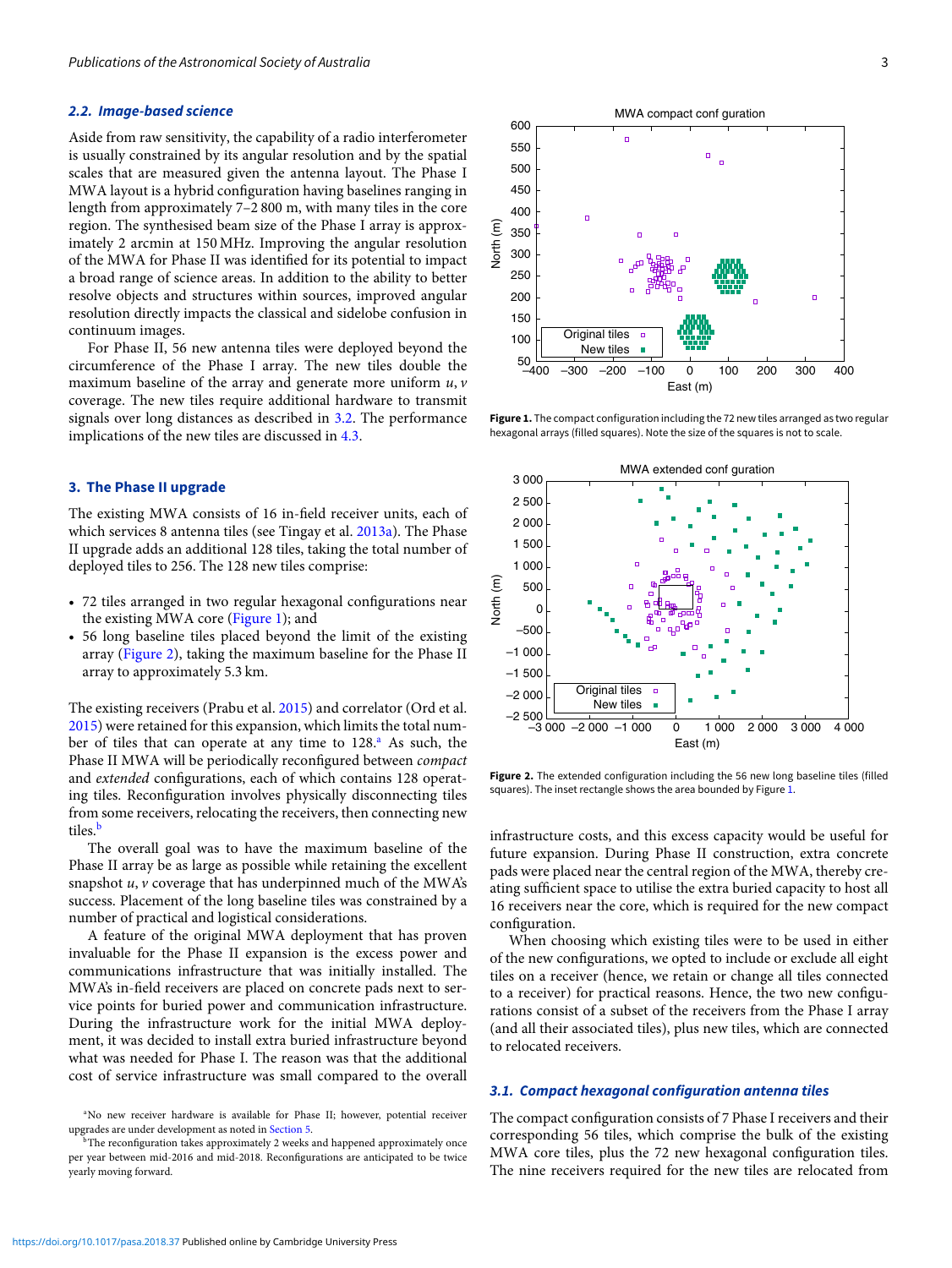elsewhere in the array, mostly from the existing Phase I outermost tiles. The layout of the compact configuration is shown in [Figure 1.](#page-2-1)

The vast majority of the baselines in the compact configuration are shorter than 200 m, consistent with requirements for an EoR power spectrum detection being the primary science driver for this configuration. Clearly the compact configuration is a hybrid between the regular hexagonal configuration tiles and the pseudorandom core of the existing array, with the regular hexagonal configurations providing many redundant baselines.

The hexagonal configuration of new tiles was chosen over other possibilities (such as a rectangular grid which would have better theoretical sensitivity for the power spectrum) for several reasons. Firstly, the hexagonal configuration has less pronounced grating features compared to a rectangular grid; the configuration matches the HERA configuration, hence will allow comparison of results for the same modes; the size of the hexagons is a good match to the size of the existing Phase I core region; finally, the hexagonal arrangement avoids potential issues with a rectangular grid's grating features beating against the primary beam of the MWA's square tiles.

#### <span id="page-3-0"></span>*3.2. Long baseline tiles*

The extended configuration consists of 9 existing receivers (essentially the Phase I array minus the core) and their corresponding 72 tiles, plus the 56 new long baseline tiles. The layout of the extended configuration is shown in [Figure 2.](#page-2-2) The seven receivers required to service the new long baseline tiles are relocated from the core region.

All existing MWA tiles (and the new hex configuration tiles) are serviced by twin coaxial cables, which carry power and communications to the MWA beamformers, and the RF signal back from the tiles. The new long baseline tiles are substantially further from the nearest receiver pad that can be feasibly reached via coaxial cable, hence the new long baseline tiles use self-contained solar power units and RF-over-fibre (RFoF) technology to transmit the RF signal back to receivers.

Significant drivers for the cost and schedule of the expansion project were environmental and local heritage clearances, which are required if the land is disturbed by clearing and/or digging. As such, the additional infrastructure work to support the long baselines was limited to extending the existing access tracks; no new buried cables were installed. All new equipments for the long baseline tiles (including the tiles themselves, power supplies, and fibre cables) were placed on the surface.

The locations of the long baseline tiles were determined by initially selecting target locations within existing boundaries of the site, such that the baselines were as long as possible and the resulting *u*, *v* coverage was sensible. Each target location was visited and inspected such that a suitably clear, flat site near the target location could be chosen. For all but two of the long baseline tiles, a suitable site was found within approximately 50 m of the original target location, and the remaining two were moved by several hundred metres to avoid locally sensitive areas. This process of on-the-ground micro-siting was critical in meeting the cost, schedule, and compliance requirements of the upgrade project.

#### *3.3. Power and signal transport for long baseline tiles*

All Phase I tiles (and the new Phase II hex configuration tiles) have beamformers that connect to MWA receivers via two coaxial cables that range in length up to a few hundred metres. The cables supply power to beamformers, carry RF signals from the beamformers, and provide two-way communications via a simple serial protocol. This system is supported by custom-designed 'data over coax' (DoC) circuit boards, one of which is in the beamformer (the beamformer-side DoC), and the other is in the receiver (the receiver-side DoC).

The long baseline tiles use standard MWA beamformers. In order to operate these beamformers, supporting infrastructure that mimics the functionality provided by the receiver was required. A bespoke system was designed to do this, as illustrated in [Figure 3.](#page-4-0)

The long baseline tiles are connected to the rest of the MWA via a 6-core optical fibre cable. This cable provides standard two-way ethernet communications (using two fibres) and carries the RF signals from the tiles (on another two fibres, hence there are two spares). Power and communications with the tiles are provided via the beamformer interface (BFIF) unit, which includes a Raspberry Pi single-board computer (SBC). The SBC controls a receiver-side DoC board, which in turn connects to the beamformer via short lengths of coaxial cable. The dual-polarisation RF output from the DoC board is fed into two RF-over-fibre drivers (ASTRON model 350).

Power is provided by two 315 W, 24 V solar panels (Suntech STP315/24/VEM), which are mounted on a fixed frame nearby the tile. Four 150 Ah, 12 V lead-acid batteries provide energy storage, arranged as two sets of 24-V batteries. The power subsystem is controlled by a solar power interface unit, which provides a low-level monitor and control serial interface that is connected to the SBC.

A key requirement for the power subsystem is to be radio quiet, so a typical off-the-shelf solution (which commonly uses rapid switching) was not feasible. Instead, a custom low-power low-frequency switching supply was designed to trickle charge the batteries while also powering the tile. The trickle charge regulators can be bypassed under software control, allowing one or both panels to be directly connected to the batteries to provide a more rapid charge, depending on battery charge state and solar panel output. Software on the SBC monitors and controls this subsystem closely to ensure optimum battery lifetime and additionally will shut down most of the loads if required to protect batteries from over-discharge. Finally, a carefully selected and tested off-the-shelf medium-frequency switch-mode power supply is used internally to convert the 24 V from the panel/battery subsystem to the 48 V required for the beamformer.

Given the proximity of this solar power subsystem to its nearby antenna tile, we undertook careful electromagnetic compatibility (EMC) design to ensure that any radio emission generated by the charging electronics would not interfere with the astronomical signals. We therefore designed the enclosure to be very similar to the beamformer enclosure, which is known to provide good shielding from radiated emissions, and built a custom EMC filter to prevent any emissions from leaving the enclosure on power cables. [Figure 4](#page-4-1) shows an image of a Phase II long baseline tile.

Modifications were also required to the receivers connected to long baseline tiles. An 8-port network switch with optical ports was fitted in each modified receiver to distribute the control and telemetry signals for the tiles. Also, the original 8 receiver-side DoC boards were removed and replaced with a 16-channel RFoF receiver board, which converts the 16 optical RF signals back to electrical signals. These were then connected to the existing Analogue Signal Conditioner modules. The remaining components of the receivers were unchanged.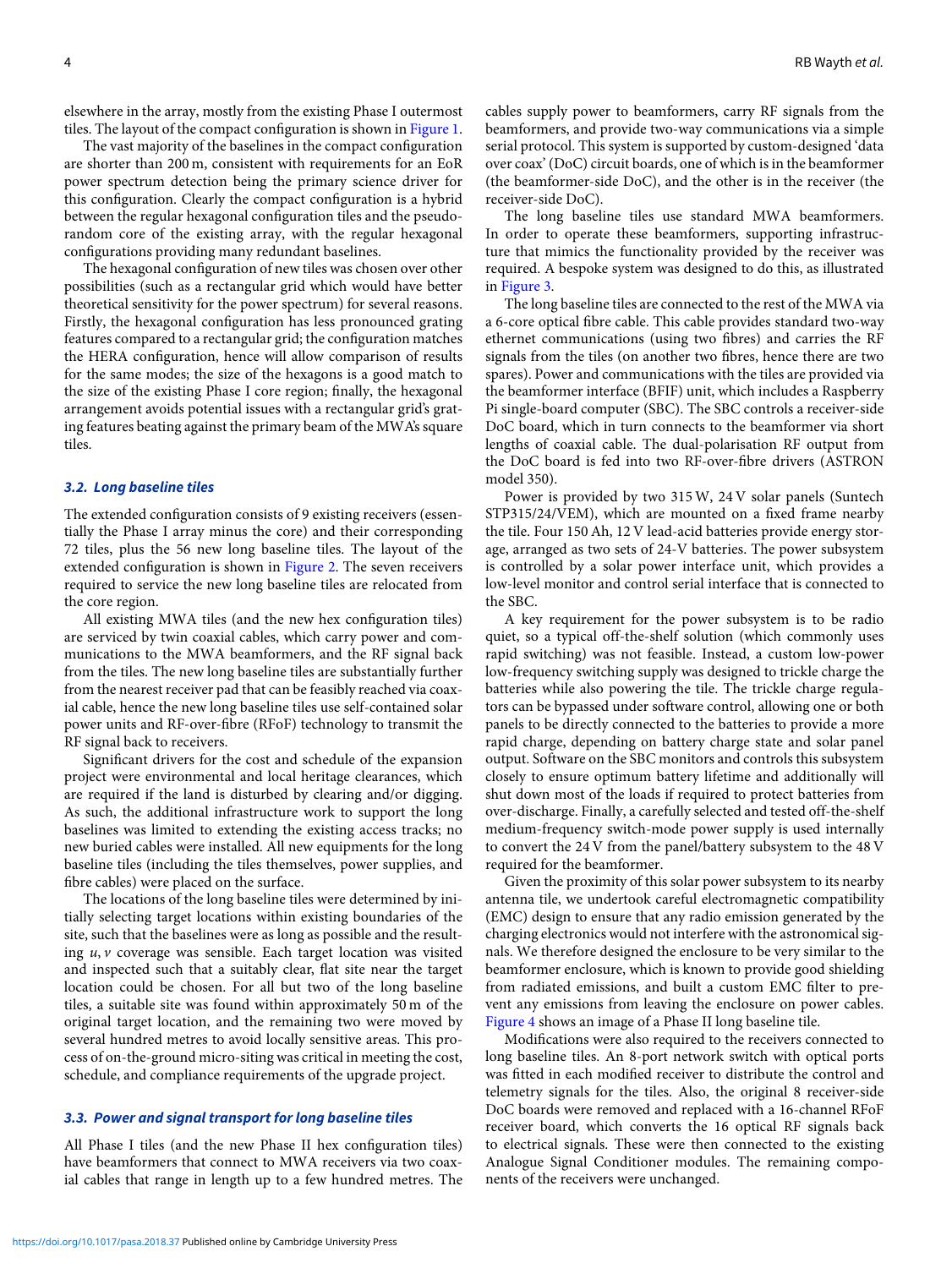<span id="page-4-0"></span>

**Figure 3.** Block diagram of long baseline tile power, control, and signal transport system.

<span id="page-4-1"></span>

**Figure 4.** A Phase II long baseline tile. The batteries and BFIF systems are located under the solar panels.

#### *3.4. Correlator and archive*

The digital systems of the MWA remain the same for this upgrade, although the new longer baselines do have an effect on the operation of the correlator and onsite archive. Phase I observations were typically performed with time and frequency averaging in the correlator set to keep the output data rate within the capabilities of the archive. For example, observations requiring 0.5-s time resolution were required to average the native 10-kHz frequency resolution down to 40 kHz. Likewise, observations requiring the full 10-kHz frequency resolution were required to time-average the data to 2 s.

The Phase I correlator (Ord et al. [2015](#page-7-10)) does not fringe track. While this greatly simplifies the requirements of the correlator itself, the natural fringe frequency of the longest baselines sets an upper limit to the time averaging that can be performed in the correlator. Similarly, cable length differences that are uncompensated before the correlator set an upper limit to the frequency averaging that can be performed in the correlator. The net effect of this is that for the extended array, the correlator must be run with higher time

and frequency resolution as compared to Phase I. Typically this is 0.5-s time resolution and 10-kHz frequency resolution. Compared to Phase I, this increases the maximum data rate generated by the correlator by a factor of 4.

To handle the larger data rate, two enhancements were made to the correlator and archive: expansion of the onsite archive system and enabling *in-situ* compression of visibility data in the correlator. The onsite archive (Wu et al. [2013](#page-8-13)) was upgraded by replacing the two existing data servers with six Dell PowerEdge R730xd servers (each with approximately 66 TB of usable storage) and upgrading the switching network between the correlator machines and archive servers.

The *in-situ* compression of data takes advantage of the fact that the raw correlation coefficients generated by the correlator are integers, since the data going into the correlator are 4-bit integers (Ord et al. [2015\)](#page-7-10). Although the xGPU library performs cross-multiplication and accumulation as floating-point numbers, the resulting correlation coefficients are simply integers with very small floating-point accumulation/rounding errors. Thus, instead of storing the coefficients as floating-point numbers, they are rounded and stored as 32-bit integers using the in-built Rice compression functionality provided by the CFITSIO library.<sup>c</sup> This transformation is lossless. For typical observations, the correlation coefficients are less than 10 000 or so, and hence the 32-bit integers are highly compressible, whereas the same number stored in floating-point format would not be. For typical observations, this scheme reduces the data rate out of the correlator by approximately 2.5:1 compared to uncompressed data.

The downstream post-processing tool COTTER (Offringa et al. [2015\)](#page-7-25) (which applies delay corrections and creates a phase centre for the data, in addition to flagging) provides functionality for time and/or frequency averaging such that end users may not have to deal with the larger data volumes when the data are being converted from raw format (stored in FITS files) to a standard radio astronomy format. In addition, the compression

<span id="page-4-2"></span>c <https://heasarc.gsfc.nasa.gov/fitsio/fitsio.html>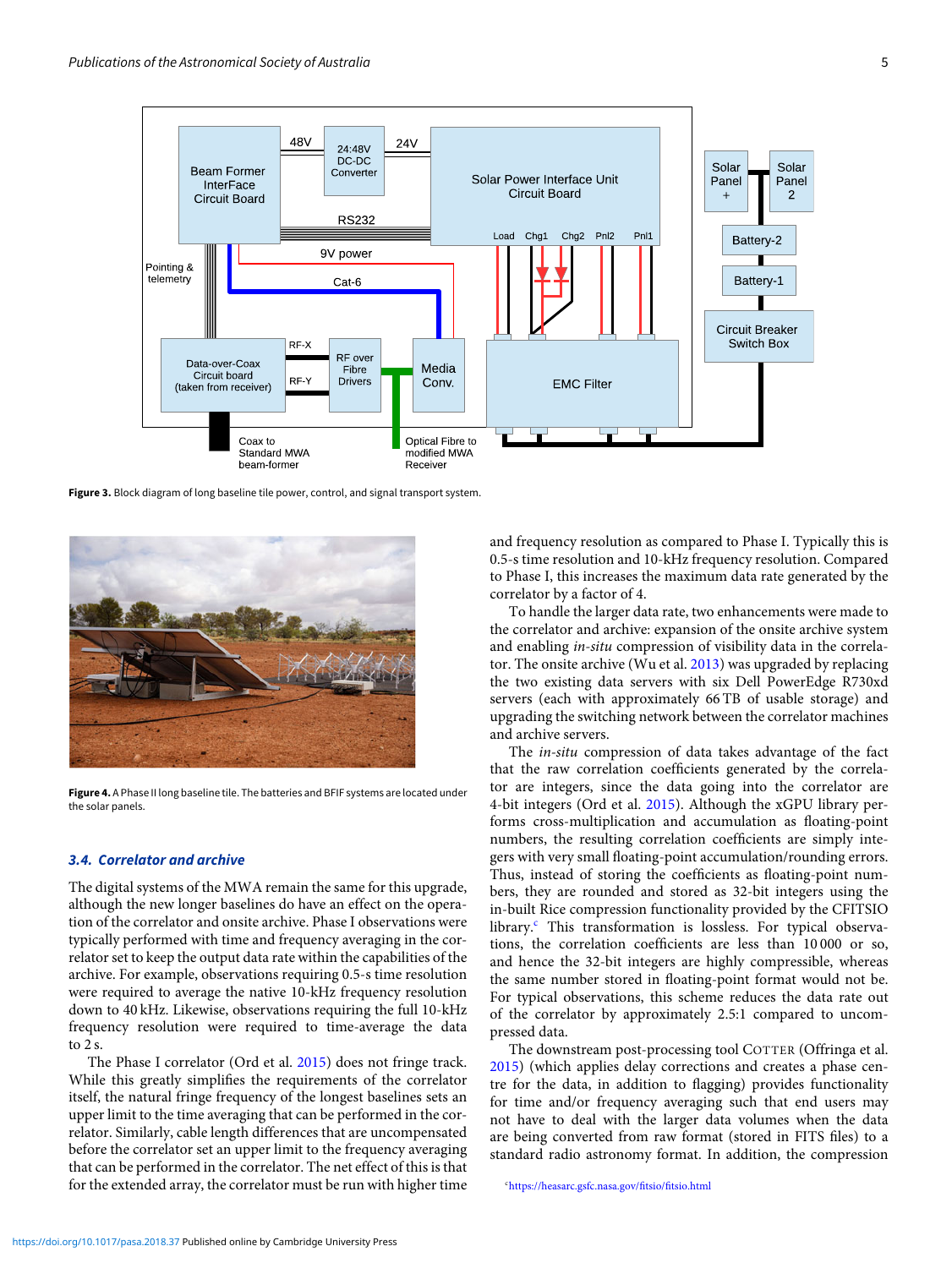feature specified in the FITS standard is handled transparently by all tools; hence, no modifications to downstream tools were required.

#### <span id="page-5-0"></span>**4. Capability of the upgraded MWA**

# *4.1. Calibration using redundant baselines*

Redundant calibration, whereby the observation of the sky using many identical baselines recovers the antenna gains without requiring a sky model (Wieringa [1992;](#page-8-14) Liu et al. [2010;](#page-7-26) Zheng et al. [2014](#page-8-15); Dillon & Parsons [2016\)](#page-7-27), was used by the PAPER telescope and is central to the proposed design for HERA. Despite its promise of more accurate calibration by removing the dependence on a sky model, redundant calibration has its own set of challenges for real instruments with differing antenna responses and suffers from degeneracies in some situations. The MWA Phase II compact configuration addresses these challenges by combining information from redundant and non-redundant baselines, allowing a more holistic approach to calibration while also providing information about the variations between different antenna tiles (Li et al. [2018](#page-7-28)).

#### *4.2. Power spectrum sensitivity*

[Figure 5](#page-5-2) shows the theoretical noise levels for a 1 000-h observation with the original MWA and the upgraded MWA, with the extra sensitivity at small *k*-modes, for a typical 21-cm signal model at 150 MHz (using 21cmFAST; Mesinger, Furlanetto, & Cen [2011](#page-7-29)). Over the range of scales of relevance to the EoR power spectrum at  $z \sim 8$  ( $u = [2, 200]$ ), the raw sensitivity increase is a factor of 4, as can be observed in the figure.

To provide a realistic assessment of the performance improvement for Phase II, a realistic foreground model is included in the analysis. For both Phase I and II, compact sources are assumed to be subtracted to five times the classical confusion level, with the lower confusion level for Phase II accounted for. Phase II therefore offers both improved sensitivity on large scales and lower foreground contamination. [\(Figure 5](#page-5-2) includes a future 'Phase II 256' array where all 256 antenna tiles are correlated.) Note that Phase II arrays with both the compact configuration of 128 tiles and a full extended 256-tile array yield comparable performance on the large angular scales of importance for EoR science. Finally, we perform a Fisher Analysis of the theoretical signal-to-noise ratio attainable on the slope and offset of the power spectrum (in the presence of realistic foregrounds), yielding an expected improvement in parameter estimation performance by a factor of 3.5 for Phase II compared with Phase I.

#### <span id="page-5-1"></span>*4.3. Imaging*

Since both the compact and extended arrays contain 128 tiles, the theoretical radiometric sensitivity of MWA Phase II is the same as the Phase I array. In practice, however, the spatial resolution and *u*, *v* coverage of the Phase II arrays mean the two configurations perform very differently depending on the application. The snapshot monochromatic *u*, *v* coverage of the compact and extended configurations are shown in [Figure 6.](#page-6-1)

The extended configuration doubles the maximum baseline length compared to the Phase I array and also does not contain the many short baselines in the core. This means the *u*, *v* plane is more uniformly filled compared to the Phase I array, with an associated

<span id="page-5-2"></span>

**Figure 5.** Typical EoR power spectrum model at 150 MHz with associated noise levels available to the Phase I and Phase II arrays with 1 000-h observation. 'Phase II 256' represents the result from a future MWA upgrade where all 256 tiles are used simultaneously.

improvement in the synthesised beam. [Figure 7](#page-6-2) shows example 1D cuts through the MWA's synthesised beam for the compact and extended configurations and the Phase I array for two different visibility weighting schemes, roughly corresponding to uniform weights (robust −1) and natural weights (robust 1). The example uses only 1 MHz of bandwidth, so corresponds closely to the ideal monochromatic synthesised beam.

For continuum imaging compact sources with the Phase I array, it was usually required to use visibility weighting that was closer to uniform weighting (e.g. Hurley-Walker et al. [2017](#page-7-30)), with the associated loss in sensitivity. This is because the naturally weighted Phase I synthesised beam has a large 'halo' around the central peak due to the compact core, as can be seen in [Figure 7.](#page-6-2) Conversely, the Phase II extended array has an almost identical beam for both visibility weighting schemes and very low sidelobes away from the phase centre.

Previous deep 154-MHz images made with the MWA Phase I (Offringa et al. [2016](#page-7-31); Franzen et al. [2016\)](#page-7-32) were limited by confusion, with sidelobe confusion contributing to the overall image noise. The improved angular resolution of the extended array will reduce the classical confusion in continuum images, with the precise factor depending on the slope of the differential source count distribution around 1 mJy (Condon [1974\)](#page-7-33). Using data from the Phase I MWA and other low-frequency telescopes, Franzen et al. [\(2016](#page-7-32)) estimated the classical confusion for Phase I MWA at 154 MHz to be 1.7 mJy and the expected reduction in classical confusion to be a factor of 5–10 for Phase II. The Phase II extended array's improved synthesised beam will also reduce sidelobe confusion. The combination of improved sensitivity, improved classical confusion, and reduced sidelobe confusion means an order of magnitude improvement in the noise floor of continuum images from the extended array is expected.

An example of the improvement in resolution achieved between the Phase I and Phase II MWA is shown in [Figure 8](#page-7-34) which shows the 185-MHz Phase I and Phase II images of Fornax A. These images were made with approximately 6 min of data for each, with the same frequency, pointing, and Local Sidereal Time for each data set. The same procedure to calibrate and image was used for both data sets using robust 0 visibility weighting.

By design, the compact configuration has very many identical baselines, which are favourable for the EoR power spectrum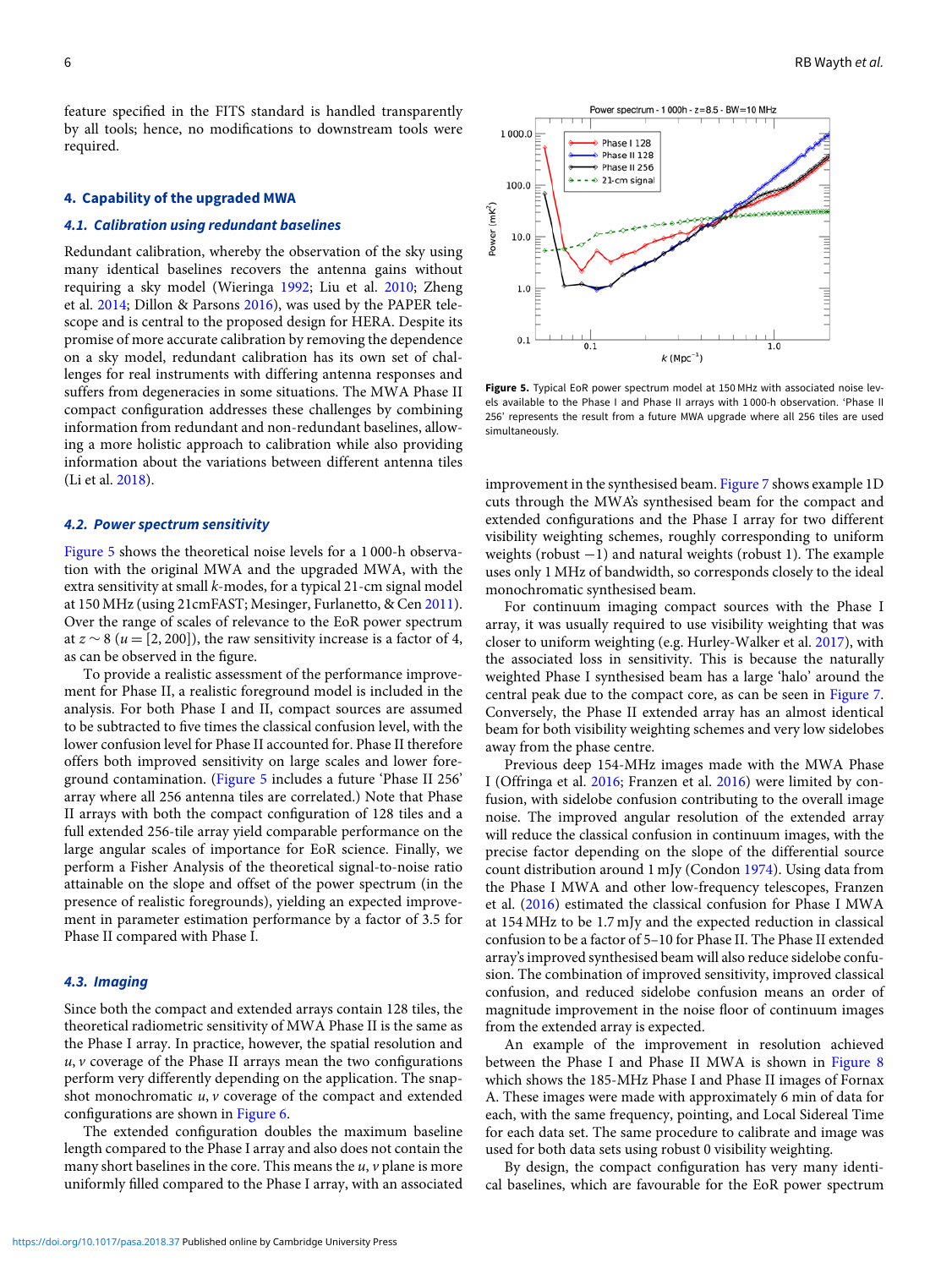<span id="page-6-1"></span>

Figure 6. Snapshot monochromatic *u*, *v* coverage of the Phase II configurations at 154 MHz. The left panel shows the compact array (zenith pointed) and the right panel the extended array (zenith pointed).

<span id="page-6-2"></span>

**Figure 7.** Example cuts of the synthesised beam (zenith pointed) at 154 MHz for the Phase I and Phase II arrays with different robust weights. In this example, 1 MHz of bandwidth is used.

experiment but are sub-optimal for imaging applications. The synthesised beam contains regularly spaced grating-like features separated by approximately 9◦ at 154 MHz, which are due to the 14-m separation between tiles in the hexagons. Using uniformlike weighting can suppress these grating sidelobes at the expense of approximately 50% loss in theoretical sensitivity. Imaging with the compact array will require careful selection of the visibility weighting scheme depending on the application.

# *4.4. The link to SKA Low*

It is worth noting that the trade-offs associated with sensitivity and synthesised beam quality of the MWA (especially the Phase I MWA) are directly relevant to SKA Low. Like Phase I MWA, the proposed layout of SKA1 Low (Dewdney & Braun [2016](#page-7-35)) contains a densely packed core of approximately 45% of the antennas with the remaining antennas spread out for angular resolution and *u*, *v* coverage. The naturally weighted SKA Low synthesised beam will thus also have a significant halo around the central peak, making deconvolution difficult. High-resolution continuum imaging with

SKA1 Low will thus likely require significant down-weighting of the shortest baselines with associated reduction in sensitivity.

A future upgrade to the MWA's correlator will allow all 256 antennas to be processed simultaneously. This upgrade will make the MWA's signal processing requirements comparable to SKA Low. As a precursor to SKA Low, the MWA is an ideal system for proving calibration and imaging pipelines. The ratio of the maximum baseline to station size (hence number of pixels in images) is almost identical, as is the fraction of antennas in the core region. Expertise and lessons from MWA data processing are thus very relevant for SKA Low.

# <span id="page-6-0"></span>**5. Conclusion**

This paper describes the Phase II upgrade of the MWA—the first major expansion of the radio telescope since it was constructed in 2012. The MWA continues to be a general-purpose facility underpinned by its key science programmes (Bowman et al. [2013\)](#page-7-11). In the first 5 years of telescope operations, the capabilities of the MWA have been demonstrated across a wide variety of science domains, producing over 100 refereed publications that have generated over 3 000 citations.

The Phase II upgrade enhances the capabilities of the MWA in angular resolution, brightness sensitivity, and sensitivity to the EoR power spectrum while retaining (and even improving) some of the unique features that have made the originally deployed array so successful: the very large field of view combined with the excellent snapshot imaging capability. The extended configuration, which includes new tiles that double the maximum baseline length, doubles the angular resolution of the array and improves the snapshot *u*, *v* coverage. The improved image resolution and synthesised beam will translate to an order of magnitude improvement in continuum image sensitivity due to the reduction in classical and sidelobe confusion.

The compact configuration, which includes the new regularly spaced hexagonal arrays, will improve the sensitivity to the EoR power spectrum by a factor of 3.5. The compact configuration also allows improved and novel array calibration techniques that make use of the hybrid nature of the array layout, which contains redundant and non-redundant baselines.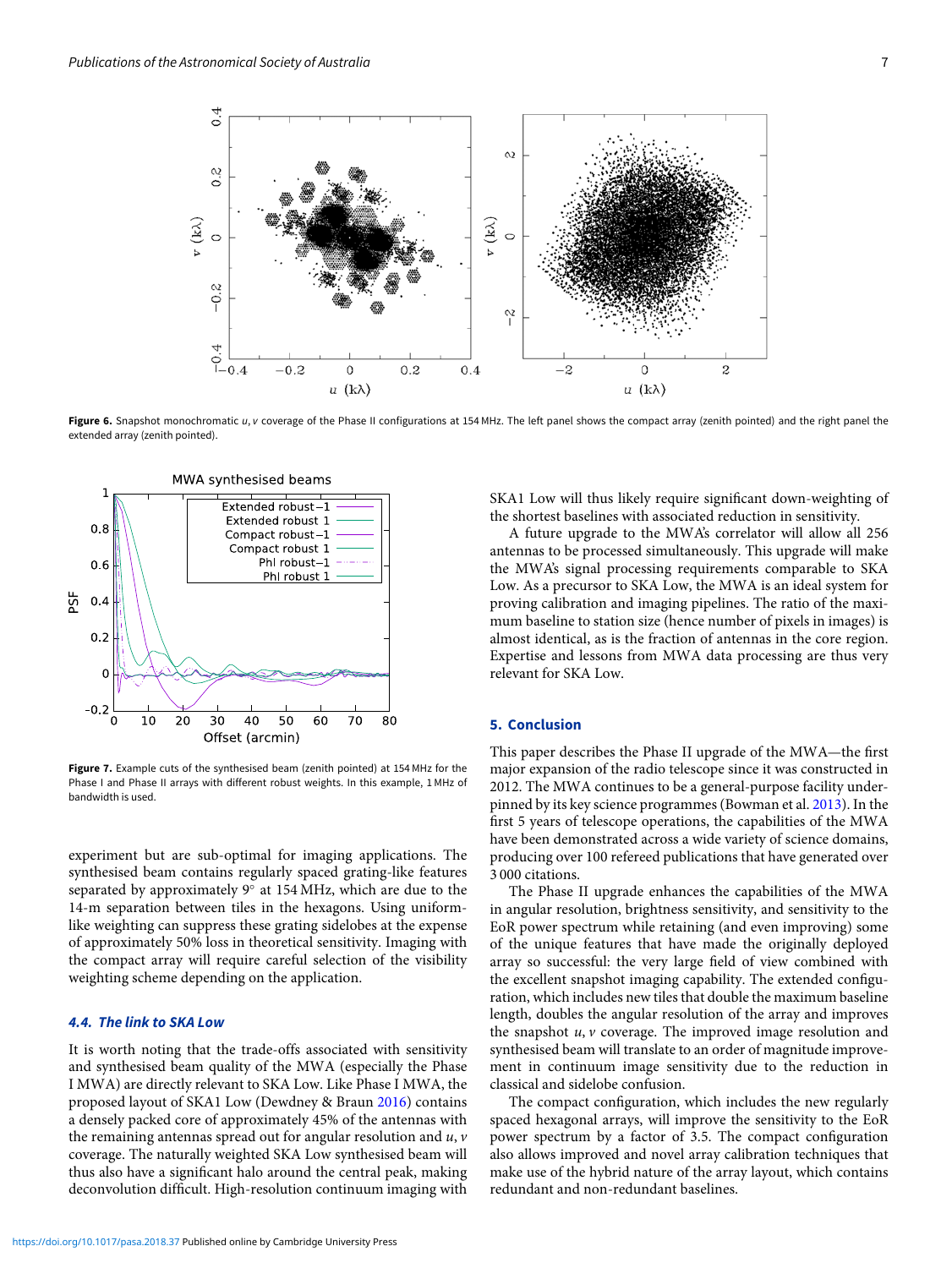<span id="page-7-34"></span>2  $-36°45$  $-36°45$ 1.5  $-37°00$  $-37°00$ Declination (J2000) Declination (J2000)  $Jy/Beam$ Jy/Beam 1  $37°1$  $-37°1$  $0.5$  $-37°30$  $-37°3$  $\overline{C}$  $-37°45$  $-37°45$  $3<sup>h</sup>25<sup>r</sup>$  $24<sup>n</sup>$  $23<sup>r</sup>$  $22^1$  $21<sup>n</sup>$  $20<sup>n</sup>$  $3<sup>h</sup>25<sup>n</sup>$  $24^{1}$  $23<sup>1</sup>$  $22^n$  $21<sup>n</sup>$  $20<sup>1</sup>$ Right Ascension (J2000) Right Ascension (J2000)

**Figure 8.** 185 MHz images of Fornax A taken with the Phase I (left) and Phase II (right) MWA. The ellipse in the lower left of each image shows the synthesised beam sizes, which are 2.6  $\times$  2.3 and 1.0  $\times$  0.89 arcmin.

The improvement to the MWA does not stop with the Phase II upgrade; work is ongoing to upgrade several of the digital systems of the MWA. These projects include an upgraded correlator that will correlate all 256 tiles with increased bandwidth, and a new digital receiver that removes the limitations of the existing system. Work is also ongoing to incorporate commensal data processing capability for the Breakthrough Listen project.

Finally, future upgrades of the MWA may include (but are not limited to) retrofitting RFoF transmitters to core tiles to improve the bandpass spectral smoothness; adding more tiles to further extend the maximum baseline; changing the lowfrequency cutoff of the analogue components to 50 MHz (since the dipoles have been shown to perform down to 50 MHz with modified Low-Noise Amplifiers in the Engineering Development Array (EDA, Wayth et al. [2017](#page-8-5)); and fully integrating the signal paths from the EDA, SKA Low Aperture Array Verification System (Benthem et al. [2017](#page-7-9)) and other SKA Low prototype systems.

Author ORCIDs. **D** Randall B. Wayth, [http://orcid.org/0000-0002-](http://orcid.org/0000-0002-6995-4131) [6995-4131;](http://orcid.org/0000-0002-6995-4131) Cathryn M. Trott, [http://orcid.org/0000-0001-](http://orcid.org/0000-0001-6324-1766) [6324-1766;](http://orcid.org/0000-0001-6324-1766) David Emrich, [http://orcid.org/0000-0002-4058-](http://orcid.org/0000-0002-4058-1837) [1837;](http://orcid.org/0000-0002-4058-1837) B. M. Gaensler, [http://orcid.org/0000-0002-3382-9558;](http://orcid.org/0000-0002-3382-9558) D. L. Kaplan, [http://orcid.org/0000-0001-6295-2881;](http://orcid.org/0000-0001-6295-2881) L. Staveley-Smith, <http://orcid.org/0000-0002-8057-0294>

**Acknowledgements.** The MWA Phase II upgrade project was supported by Australian Research Council LIEF grant LE160100031 and the Dunlap Institute for Astronomy and Astrophysics at the University of Toronto. Parts of this research were supported by the Australian Research Council Centre of Excellence for All Sky Astrophysics in 3 Dimensions (ASTRO 3D), through project number CE170100013. BM is supported by an ARC Discovery Early-Career Researcher Award, under project number DE160100849. Parts of this research were supported by the Australian Research Council Centre of Excellence for All-sky Astrophysics (CAASTRO), through project number CE110001020. This scientific work makes use of the Murchison Radio-astronomy Observatory, operated by CSIRO. We acknowledge the Wajarri Yamatji people as the traditional owners of the Observatory site. Support for the operation of the MWA is provided by the Australian Government (NCRIS), under a contract to Curtin University administered by Astronomy Australia Limited. We acknowledge the Pawsey Supercomputing Centre which is supported by the Western Australian and Australian Governments.

#### **References**

- <span id="page-7-19"></span>Abbott, B. P., et al. 2016, [ApJ,](http://dx.doi.org/10.3847/2041-8205/826/1/L13) [826, L13](http://adsabs.harvard.edu/abs/2016ApJ...826L..13A)
- <span id="page-7-20"></span>Abbott, B. P., et al. 2017, [ApJ,](http://dx.doi.org/10.3847/2041-8213/aa91c9) [848, L12](http://adsabs.harvard.edu/abs/2017ApJ...848L..12A)
- <span id="page-7-7"></span>Ali, Z. S., et al. 2015, [ApJ,](http://dx.doi.org/10.1088/0004-637X/809/1/61) [809, 61](http://adsabs.harvard.edu/abs/2015ApJ...809...61A)
- <span id="page-7-22"></span>Barry, N., Hazelton, B., Sullivan, I., Morales, M. F., & Pober, J. C. 2016, [MNRAS,](http://dx.doi.org/10.1093/mnras/stw1380) [461, 3135](http://adsabs.harvard.edu/abs/2016MNRAS.461.3135B)
- <span id="page-7-8"></span>Beardsley, A. P., et al. 2016, [ApJ,](http://dx.doi.org/10.3847/1538-4357/833/1/102) [833, 102](http://adsabs.harvard.edu/abs/2016ApJ...833..102B)
- <span id="page-7-9"></span>Benthem, P., et al. 2017, in 2017 XXXIInd General Assembly and Scientific Symposium of the International Union of Radio Science (URSI GASS), 1, [doi:10.23919/URSIGASS.2017.8104992](http://dx.doi.org/10.23919/URSIGASS.2017.8104992)
- <span id="page-7-11"></span>Bowman, J. D., et al. 2013, [PASA,](http://dx.doi.org/10.1017/pas.2013.009) [30, e031](http://adsabs.harvard.edu/abs/2013PASA...30...31B)
- <span id="page-7-16"></span>Chhetri, R., Morgan, J., Ekers, R. D., Macquart, J.-P., Sadler, E. M., Giroletti, M., Callingham, J. R., & Tingay, S. J. 2018, [MNRAS,](http://dx.doi.org/10.1093/mnras/stx2864) [474, 4937](http://adsabs.harvard.edu/abs/2018MNRAS.474.4937C)
- <span id="page-7-33"></span>Condon, J. J. 1974, [ApJ,](http://dx.doi.org/10.1086/152714) [188, 279](http://adsabs.harvard.edu/abs/1974ApJ...188..279C)
- <span id="page-7-18"></span>Croft, S., et al. 2016, [ApJ,](http://dx.doi.org/10.3847/2041-8205/820/2/L24) [820, L24](http://adsabs.harvard.edu/abs/2016ApJ...820L..24C)
- <span id="page-7-4"></span>DeBoer, D. R., et al. 2017, [PASP,](http://dx.doi.org/10.1088/1538-3873/129/974/045001) [129, 045001](http://adsabs.harvard.edu/abs/2017PASP..129d5001D)
- <span id="page-7-35"></span>Dewdney, P. E., & Braun, R. 2016, Technical Report SKA-TEL-SKO-0000422, SKA1-LOW CONFIGURATION COORDINATES - COMPLETE SET. SKA Office
- <span id="page-7-27"></span>Dillon, J. S., & Parsons, A. R. 2016, [ApJ,](http://dx.doi.org/10.3847/0004-637X/826/2/181) [826, 181](http://adsabs.harvard.edu/abs/2016ApJ...826..181D)
- <span id="page-7-32"></span>Franzen, T. M. O., et al. 2016, [MNRAS,](http://dx.doi.org/10.1093/mnras/stw823) [459, 3314](http://adsabs.harvard.edu/abs/2016MNRAS.459.3314F)
- <span id="page-7-0"></span>Furlanetto, S. R., Oh, S. P., & Briggs, F. H. 2006, [PhR,](http://dx.doi.org/10.1016/j.physrep.2006.08.002) [433, 181](http://adsabs.harvard.edu/abs/2006PhR...433..181F)
- <span id="page-7-2"></span>Gupta, Y. 2014, in Astronomical Society of India Conference Series, 441
- <span id="page-7-30"></span>Hurley-Walker, N., et al. 2017, [MNRAS,](http://dx.doi.org/10.1093/mnras/stw2337) [464, 1146](http://adsabs.harvard.edu/abs/2017MNRAS.464.1146H)
- <span id="page-7-6"></span>Jacobs, D. C., et al. 2015, [ApJ,](http://dx.doi.org/10.1088/0004-637X/801/1/51) [801, 51](http://adsabs.harvard.edu/abs/2015ApJ...801...51J)
- <span id="page-7-21"></span>Jacobs, D. C., et al. 2016, [ApJ,](http://dx.doi.org/10.3847/0004-637X/825/2/114) [825, 114](http://adsabs.harvard.edu/abs/2016ApJ...825..114J)
- <span id="page-7-14"></span>Kaplan, D. L., et al. 2015a, [ApJ,](http://dx.doi.org/10.1088/2041-8205/809/1/L12) [809, L12](http://adsabs.harvard.edu/abs/2015ApJ...809L..12K)
- <span id="page-7-17"></span>Kaplan, D. L., et al. 2015b, [ApJ,](http://dx.doi.org/10.1088/2041-8205/814/2/L25) [814, L25](http://adsabs.harvard.edu/abs/2015ApJ...814L..25K)
- <span id="page-7-1"></span>Koopmans, L., et al. 2015, in Advancing Astrophysics with the Square Kilometre Array (AASKA14), [1](http://adsabs.harvard.edu/abs/2015aska.confE...1K)
- <span id="page-7-28"></span>Li, W., et al. 2018, [ApJ,](http://dx.doi.org/10.3847/1538-4357/aad3c3) [863, 170](http://adsabs.harvard.edu/abs/2018ApJ...863..170L)
- <span id="page-7-26"></span>Liu, A., Tegmark, M., Morrison, S., Lutomirski, A., & Zaldarriaga, M. 2010, [MNRAS,](http://dx.doi.org/10.1111/j.1365-2966.2010.17174.x) [408, 1029](http://adsabs.harvard.edu/abs/2010MNRAS.408.1029L)
- <span id="page-7-12"></span>Loi, S. T., et al. 2015a, [GeoRL,](http://dx.doi.org/10.1002/2015GL063699) [42, 3707](http://adsabs.harvard.edu/abs/2015GeoRL..42.3707L)
- <span id="page-7-13"></span>Loi, S. T., et al. 2015b, [RaSc,](http://dx.doi.org/10.1002/2015RS005711) [50, 574](http://adsabs.harvard.edu/abs/2015RaSc...50..574L)
- <span id="page-7-29"></span>Mesinger, A., Furlanetto, S., & Cen, R. 2011, [MNRAS,](http://dx.doi.org/10.1111/j.1365-2966.2010.17731.x) [411, 955](http://adsabs.harvard.edu/abs/2011MNRAS.411..955M)
- <span id="page-7-15"></span>Morgan, J. S., et al. 2018, [MNRAS,](http://dx.doi.org/10.1093/mnras/stx2284) [473, 2965](http://adsabs.harvard.edu/abs/2018MNRAS.473.2965M)
- <span id="page-7-25"></span>Offringa, A. R., et al. 2015, [PASA,](http://dx.doi.org/10.1017/pasa.2015.7) [32, e008](http://adsabs.harvard.edu/abs/2015PASA...32....8O)
- <span id="page-7-31"></span>Offringa, A. R., et al. 2016, [MNRAS,](http://dx.doi.org/10.1093/mnras/stw310) [458, 1057](http://adsabs.harvard.edu/abs/2016MNRAS.458.1057O)
- <span id="page-7-10"></span>Ord, S. M., et al. 2015, [PASA,](http://dx.doi.org/10.1017/pasa.2015.5) [32, e006](http://adsabs.harvard.edu/abs/2015PASA...32....6O)
- <span id="page-7-5"></span>Paciga, G., et al. 2011, [MNRAS,](http://dx.doi.org/10.1111/j.1365-2966.2011.18208.x) [413, 1174](http://adsabs.harvard.edu/abs/2011MNRAS.413.1174P)
- Parsons, A. R., et al. 2010, [AJ,](http://dx.doi.org/10.1088/0004-6256/139/4/1468) [139, 1468](http://adsabs.harvard.edu/abs/2010AJ....139.1468P)
- <span id="page-7-24"></span><span id="page-7-3"></span>Parsons, A., Pober, J., McQuinn, M., Jacobs, D., & Aguirre, J. 2012, [ApJ,](http://dx.doi.org/10.1088/0004-637X/753/1/81) [753, 81](http://adsabs.harvard.edu/abs/2012ApJ...753...81P)
- <span id="page-7-23"></span>Patil, A. H., et al. 2016, [MNRAS,](http://dx.doi.org/10.1093/mnras/stw2277) [463, 4317](http://adsabs.harvard.edu/abs/2016MNRAS.463.4317P)